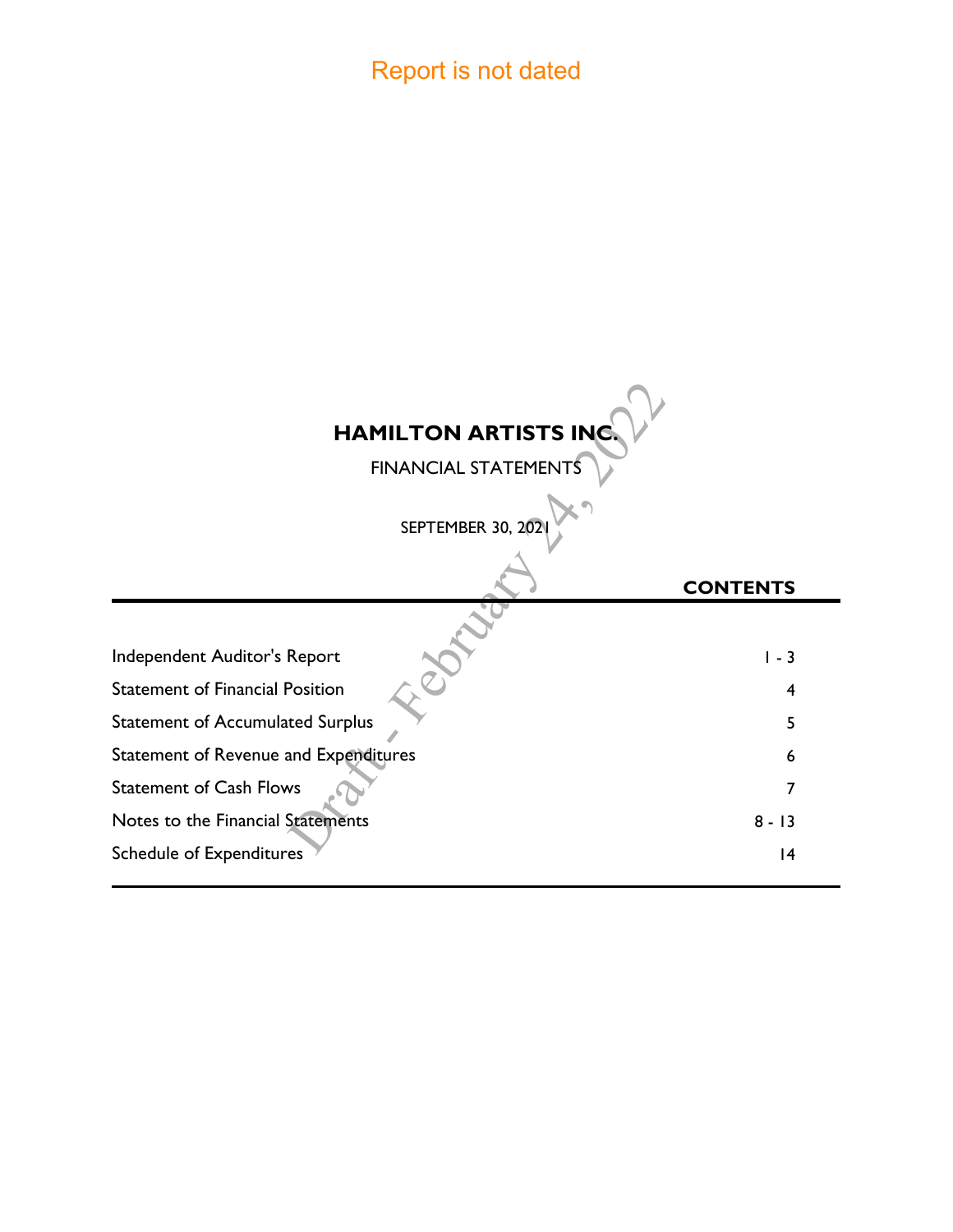

## **INDEPENDENT AUDITOR'S REPORT**

To: The Board of Directors of Hamilton Artists Inc.

#### *Qualified Opinion*

We have audited the financial statements of Hamilton Artists Inc. (the Organization), which comprise the statement of financial position as at September 30, 2021, and the statements of accumulated surplus, revenue and expenditures and cash flows for the year then ended, and notes to the financial statements, including a summary of significant accounting policies.

Panying financia<br>2022 September<br>2023<br>2022 September 2023<br>2023 September Except as noted in the following paragraph, in our opinion, the accompanying financial statements present fairly, in all material respects, the financial position of the Organization as at September 30, 2021 and the results of its operations and its cash flows for the year then ended in accordance with Canadian accounting standards for notfor-profit organizations (ASNPO).

#### *Basis for Qualified Opinion*

anizations, the Organization<br>
thich is not susceptible to sation<br>
d to the amounts recorded<br>
me whether any adjustments<br>
ver expenses, and cash flows<br>
ts as at September 30, 2021<br>
d 2020 years. Our audit opini<br>
ed accordin In common with many not-for-profit organizations, the Organization derives revenue from donations and fundraising activities the completeness of which is not susceptible to satisfactory audit verification. Accordingly, verification of these revenues was limited to the amounts recorded in the records of the Organization. Therefore, we were not able to determine whether any adjustments might be necessary to donation and fundraising revenue, excess of revenues over expenses, and cash flows from operations for the years ended September 30, 2021 and 2020, current assets as at September 30, 2021 and 2020, and net assets as at October 1 and September 30 for both the 2021 and 2020 years. Our audit opinion on the financial statements for the year ended September 30, 2020 was modified accordingly because of the possible effects of this scope limitation.

France with Calculation<br>Further described<br>report. We are in<br>the our audit of the<br>copriate to provide We conducted our audit in accordance with Canadian generally accepted auditing standards. Our responsibilities under those standards are further described in the Auditor's Responsibilities for the Audit of the Financial Statements section of our report. We are independent of the Organization in accordance with the ethical requirements that are relevant to our audit of the financial statements in Canada, and we have fulfilled our other ethical responsibilities in accordance with these requirements. We believe that the audit evidence we have obtained is sufficient and appropriate to provide a basis for our qualified opinion.

#### *Condominium Act Matter*

#### *Emphasis of Matter*

Without modifying our opinion, we draw attention to note 12 to the financial statements, concerning the worldwide spread of a novel coronavirus known as COVID-19 prior to year end and ongoing subsequent to year end and its effect on the global economy. Our opinion is not modified in respect of this matter.

#### *Responsibilities of Management and Those Charged with Governance for the Financial Statements*

Management is responsible for the preparation and fair presentation of the financial statements in accordance with ASNPO, and for such internal control as management determine is necessary to enable the preparation of financial statements that are free from material misstatement, whether due to fraud or error.

blrcpa.ca

**Waterdown Office** P.O. Box 1521 20 Main St. North, Unit 4 Waterdown, ON L0R 2H0

Phone: 905.689.2052 Fax: 905.689.2196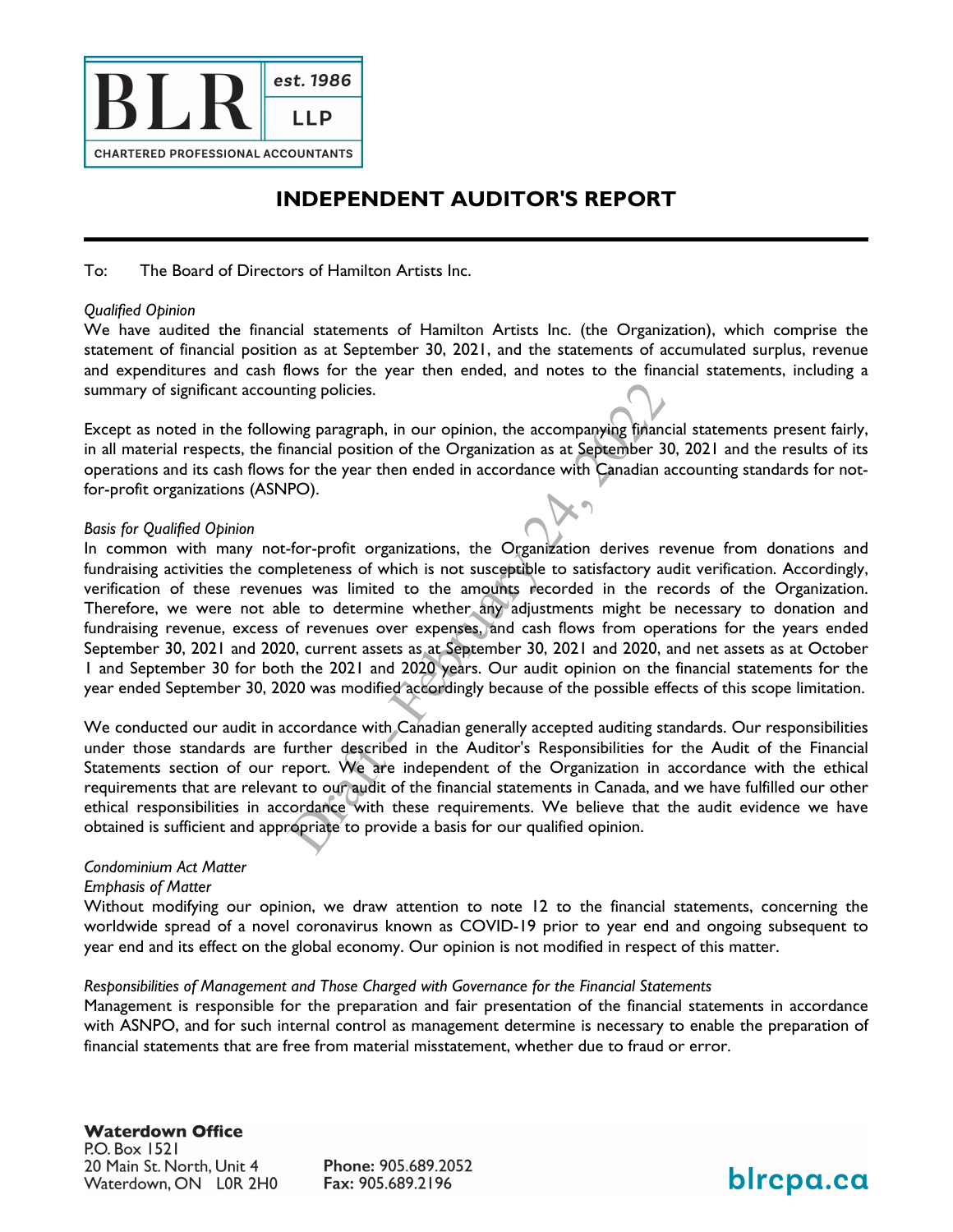In preparing the financial statements, management is responsible for assessing the Organization's ability to continue as a going concern, disclosing, as applicable, matters related to going concern and using the going concern basis of accounting unless management either intend to liquidate the Organization or to cease operations, or has no realistic alternative but to do so.

Those charged with governance are responsible for overseeing the Organization's financial reporting process.

#### *Auditor's Responsibilities for the Audit of the Financial Statements*

er the financial<br>
error, and to iss<br>
assurance, but<br>
ed auditing stand<br>
com fraud or er Our objectives are to obtain reasonable assurance about whether the financial statements as a whole are free from material misstatement, whether due to fraud or error, and to issue an auditor's report that includes our opinion. Reasonable assurance is a high level of assurance, but is not a guarantee that an audit conducted in accordance with Canadian generally accepted auditing standards will always detect a material misstatement when it exists. Misstatements can arise from fraud or error and are considered material if, individually or in the aggregate, they could reasonably be expected to influence the economic decisions of users taken on the basis of these financial statements. As part of an audit in accordance with Canadian generally accepted auditing standards, we exercise professional judgment and maintain professional skepticism throughout the audit. We also:

- Fissalements can also not<br>te, they could reasonably be e<br>these financial statements. As<br>standards, we exercise pro<br>audit. We also:<br>terial misstatement of the fin<br>m audit procedures responsive<br>propriate to provide a basis<br>r Identify and assess the risks of material misstatement of the financial statements, whether due to fraud or error, design and perform audit procedures responsive to those risks, and obtain audit evidence that is sufficient and appropriate to provide a basis for our opinion. The risk of not detecting a material misstatement resulting from fraud is higher than for one resulting from error, as fraud may involve collusion, forgery, intentional omissions, misrepresentations, or the override of internal control.
- Obtain an understanding of internal control relevant to the audit in order to design audit<br>procedures that are appropriate in the circumstances, but not for the purpose of expressing an<br>opinion on the effectiveness of the procedures that are appropriate in the circumstances, but not for the purpose of expressing an opinion on the effectiveness of the Organization's internal control.
- Evaluate the appropriateness of accounting policies used and the reasonableness of accounting estimates and related disclosures made by the Board of Directors.
- Conclude on the appropriateness of the Board of Directors' use of the going concern basis of accounting and, based on the audit evidence obtained, whether a material uncertainty exists related to events or conditions that may cast significant doubt on the Organization's ability to continue as a going concern. If we conclude that a material uncertainty exists, we are required to draw attention in our auditor's report to the related disclosures in the financial statements or, if such disclosures are inadequate, to modify our opinion. Our conclusions are based on the audit evidence obtained up to the date of our auditor's report. However, future events or conditions may cause the Organization to cease to continue as a going concern.
- Evaluate the overall presentation, structure and content of the financial statements, including the disclosures, and whether the financial statements represent the underlying transactions and events in a manner that achieves fair presentation.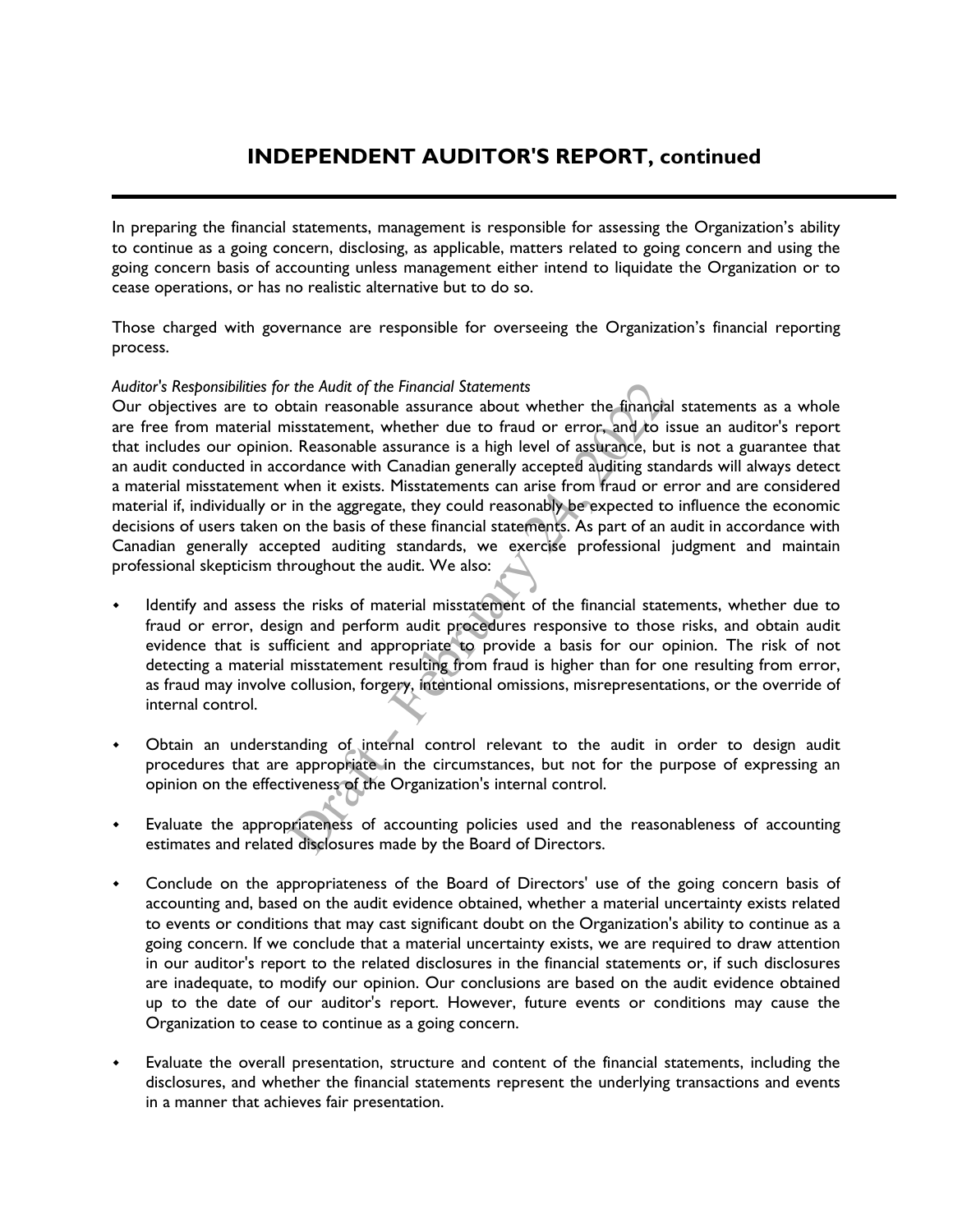## **INDEPENDENT AUDITOR'S REPORT, continued**

We communicate with those charged with governance regarding, among other matters, the planned scope and timing of the audit and significant audit findings, including any significant deficiencies in internal control that we identify during our audit.

Draw -February 21x 2022 Waterdown, Ontario Chartered Professional Accountants Licensed Public Accountants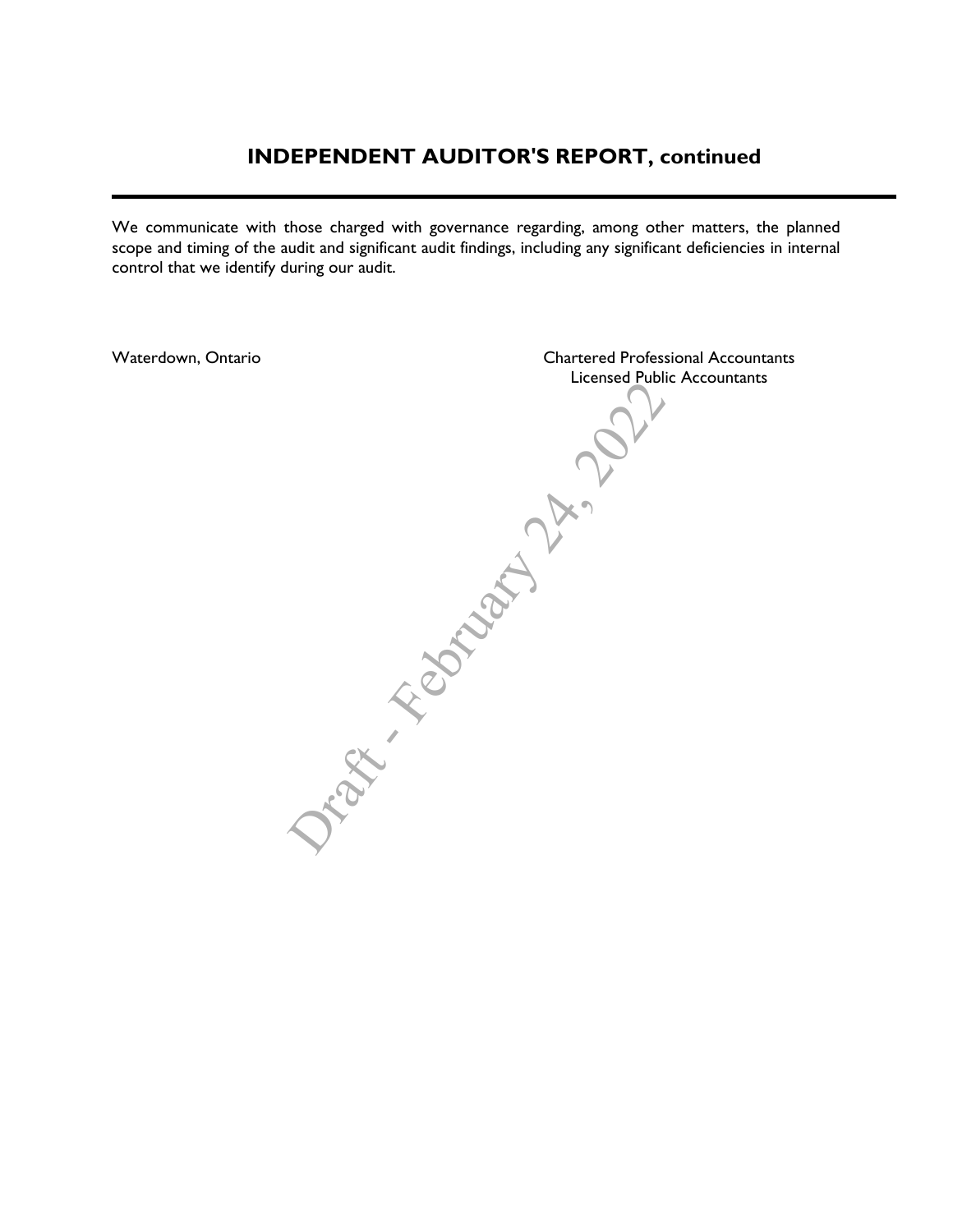#### **STATEMENT OF FINANCIAL POSITION**

AS AT SEPTEMBER 30, 2021

|                                          | 2021          | 2020          |
|------------------------------------------|---------------|---------------|
| <b>ASSETS</b>                            |               |               |
| <b>CURRENT</b>                           |               |               |
| Cash                                     |               |               |
| Cash - Operating account                 | \$<br>176,478 | \$<br>170,586 |
| Cash - Bingo trust account, note 2       | 1,972         | 3,675         |
| Accounts receivable                      | 65,176        | 15,045        |
| Prepaid expenses                         | 1,863         | 1,832         |
|                                          |               |               |
|                                          | 245,489       | 191,138       |
|                                          |               |               |
| PROPERTY AND EQUIPMENT, note 3           | 789,549       | 809,295       |
|                                          |               |               |
|                                          | \$1,035,038   | 1,000,433     |
|                                          |               |               |
| <b>LIABILITIES</b>                       |               |               |
| <b>CURRENT</b>                           |               |               |
| Accounts payable and accrued liabilities | \$<br>8,212   | \$<br>6,507   |
| Deferred revenue and grants, note 4      | 85,121        | 79,984        |
|                                          |               |               |
|                                          | 93,333        | 86,491        |
| LONG-TERM DEFERRED REVENUE, note 5       | 240,804       | 250,839       |
| FORGIVABLE LOAN PAYABLE, note 6          | 538,027       | 551,148       |
|                                          |               |               |
|                                          | 872,164       | 888,478       |
|                                          |               |               |
| <b>ACCUMULATED SURPLUS</b>               | 162,874       | 111,955       |
|                                          |               |               |
|                                          | \$1,035,038   | 1,000,433     |
|                                          |               |               |
|                                          |               |               |

On behalf of the Board of Directors

Director\_\_\_\_\_\_\_\_\_\_\_\_\_\_\_\_\_\_\_\_\_\_\_\_\_\_\_\_\_\_\_\_\_\_\_\_

Director\_\_\_\_\_\_\_\_\_\_\_\_\_\_\_\_\_\_\_\_\_\_\_\_\_\_\_\_\_\_\_\_\_\_\_\_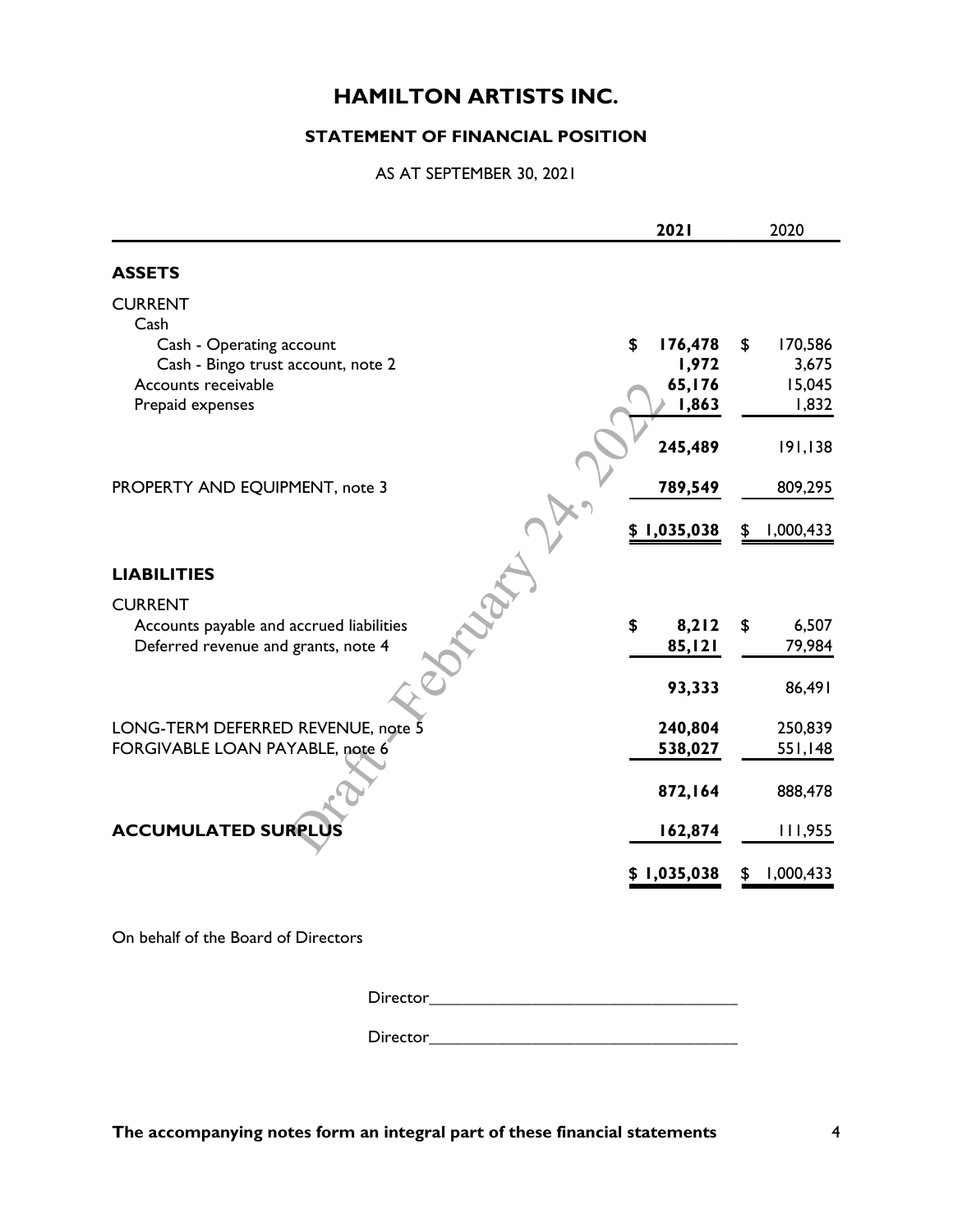## **STATEMENT OF ACCUMULATED SURPLUS**

| 2020         | 2021    |                                                                   |
|--------------|---------|-------------------------------------------------------------------|
| 63,934<br>\$ | 111,955 | \$<br>Accumulated surplus, beginning of year                      |
| 48,021       | 50,919  | <b>EXCESS OF REVENUE OVER EXPENDITURES FOR THE</b><br><b>YEAR</b> |
| 111,955      | 162,874 | <b>ACCUMULATED SURPLUS, END OF YEAR</b>                           |
|              |         |                                                                   |
|              |         |                                                                   |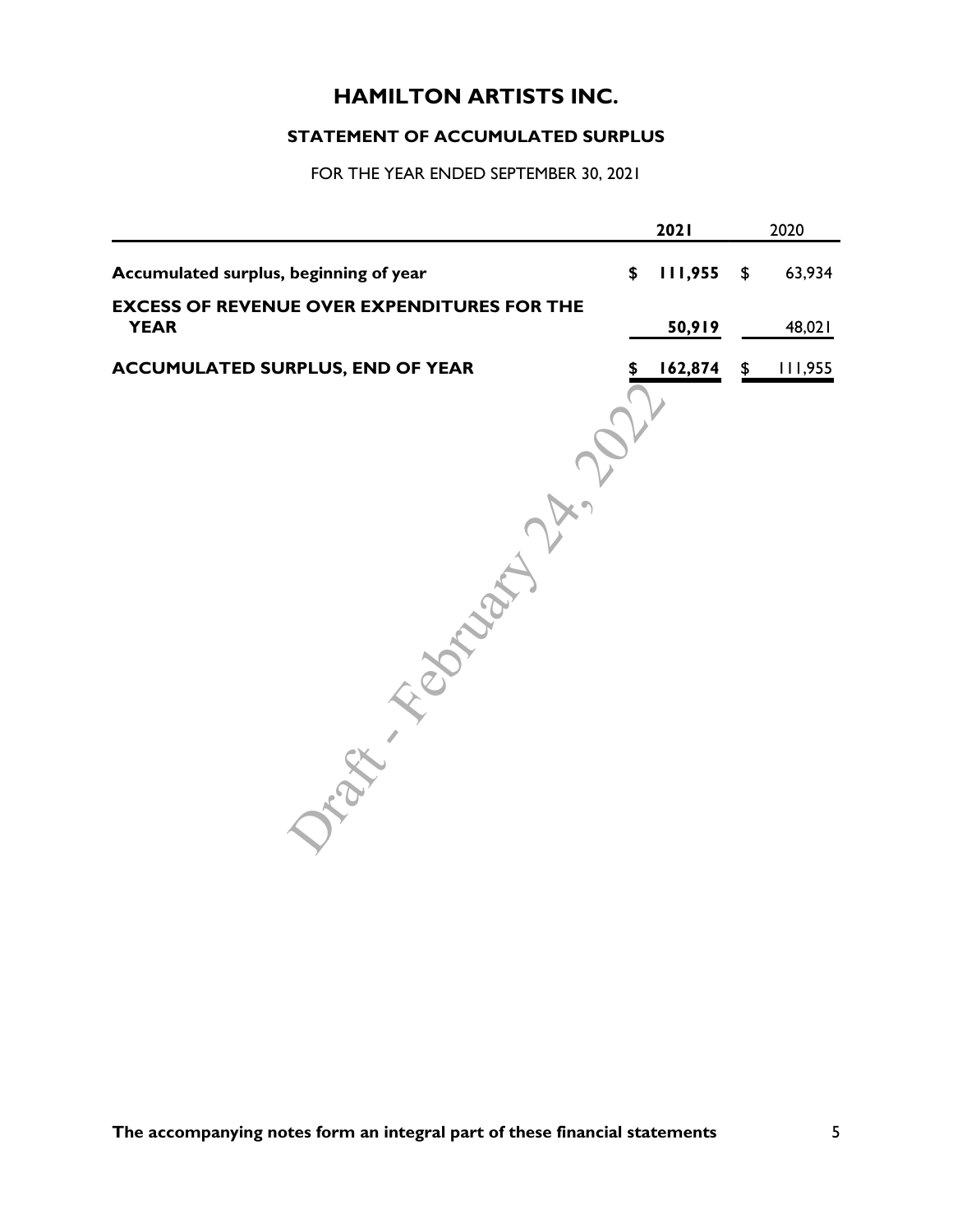#### **STATEMENT OF REVENUE AND EXPENDITURES**

|                                                     | 2021          | 2020          |
|-----------------------------------------------------|---------------|---------------|
| <b>REVENUE</b>                                      |               |               |
| Grants, note 7                                      | \$<br>246,968 | \$<br>178,332 |
| Donations                                           | 13,891        | 55,656        |
| Fundraising, interest and other revenue             | 13,221        | 27,614        |
| Amortization of forgivable loan                     | 13,121        | 12,704        |
| Amortization of deferred building renovation grants | 10,035        | 10,452        |
| Memberships                                         | 6,166         | 7,167         |
| Endowment fund, note 8                              | 735           | 963           |
|                                                     |               |               |
|                                                     | 304, 137      | 292,888       |
|                                                     |               |               |
| <b>EXPENDITURES</b>                                 |               |               |
| Administrative expenditures, Schedule I             | 198,993       | 198,988       |
| Exhibition expenditures, Schedule I                 | 54,225        | 45,879        |
|                                                     |               |               |
|                                                     | 253,218       | 244,867       |
|                                                     |               |               |
| <b>EXCESS OF REVENUE OVER EXPENDITURES FOR THE</b>  |               |               |
| <b>YEAR</b>                                         | 50,919        | \$<br>48,021  |
|                                                     |               |               |
|                                                     |               |               |
|                                                     |               |               |
|                                                     |               |               |
|                                                     |               |               |
|                                                     |               |               |
|                                                     |               |               |
|                                                     |               |               |
|                                                     |               |               |
|                                                     |               |               |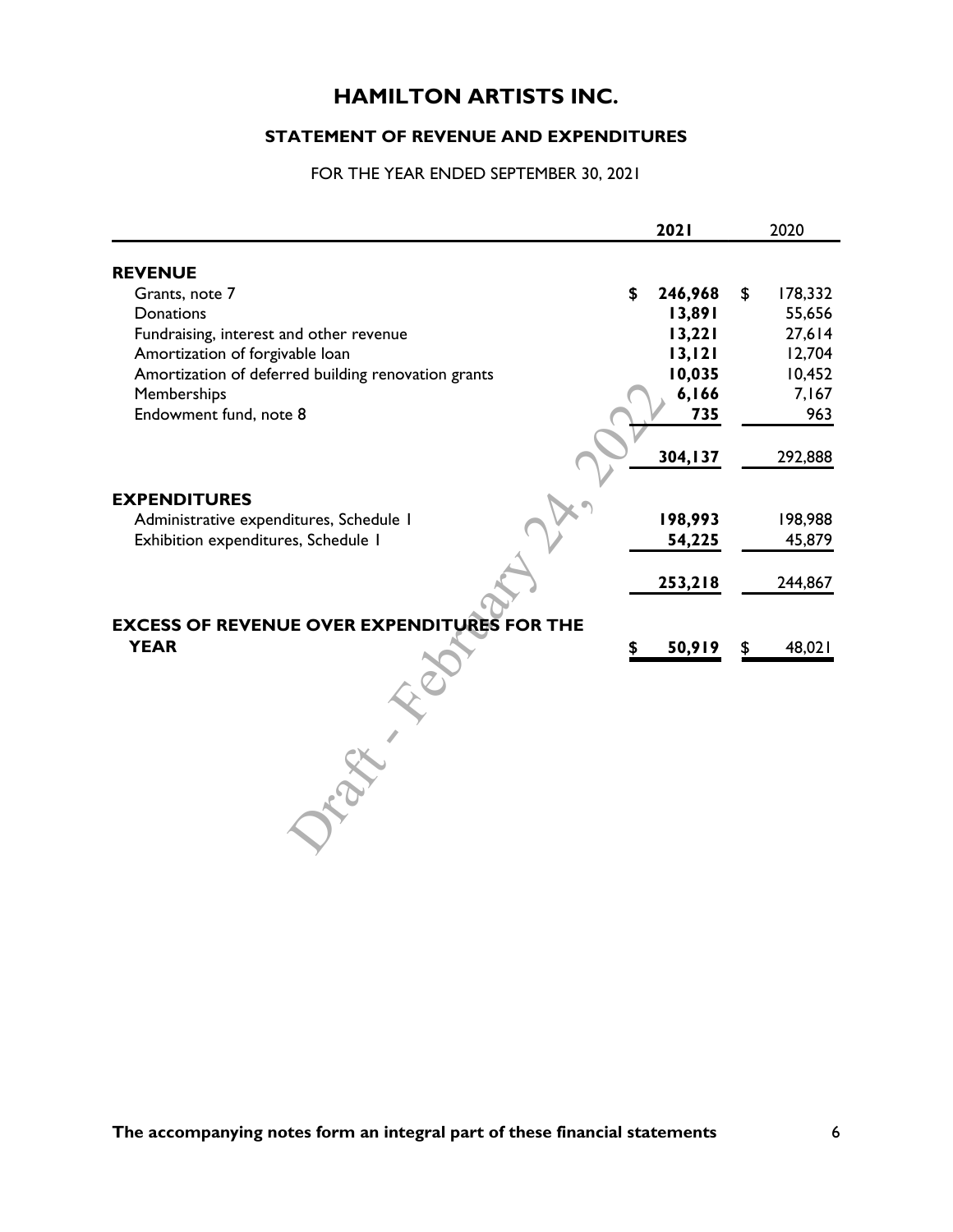## **STATEMENT OF CASH FLOWS**

|                                                                              | 2021          | 2020          |
|------------------------------------------------------------------------------|---------------|---------------|
| <b>CASH PROVIDED BY (USED FOR) OPERATIONS</b><br><b>OPERATING ACTIVITIES</b> |               |               |
| Excess of revenue over expenditures                                          | \$<br>50,919  | \$<br>48,021  |
| Amortization                                                                 | 25,559        | 25,710        |
| Amortization of forgivable loan                                              | (13, 121)     | (12,704)      |
| Recognition of deferred revenue related to the building                      | (10, 035)     | (10, 452)     |
| Change in non-cash operating working capital items                           | 53,322        | 50,575        |
| Accounts receivable                                                          | (50, 131)     | 3,601         |
| Prepaid expenses                                                             | (31)          | (69)          |
| Accounts payable and accrued liabilities                                     | 1,705         | (3,065)       |
| Deferred revenue and grants                                                  | 5,137         | 19,930        |
|                                                                              | 10,002        | 70,972        |
| <b>INVESTING ACTIVITY</b>                                                    |               |               |
| Purchase of property and equipment                                           | (5, 813)      | (2,039)       |
| <b>CHANGE IN CASH POSITION</b>                                               | 4,189         | 68,933        |
| <b>CASH POSITION, BEGINNING OF YEAR</b>                                      | 174,261       | 105,328       |
| <b>CASH POSITION, END OF YEAR</b>                                            | 178,450       | 174,261       |
|                                                                              |               |               |
| <b>CASH POSITION CONSISTS OF:</b>                                            |               |               |
| Cash - Operating account                                                     | \$<br>176,478 | \$<br>170,586 |
| Cash - Bingo trust account                                                   | 1,972         | 3,675         |
|                                                                              | 178,450       | 174,261       |
|                                                                              |               |               |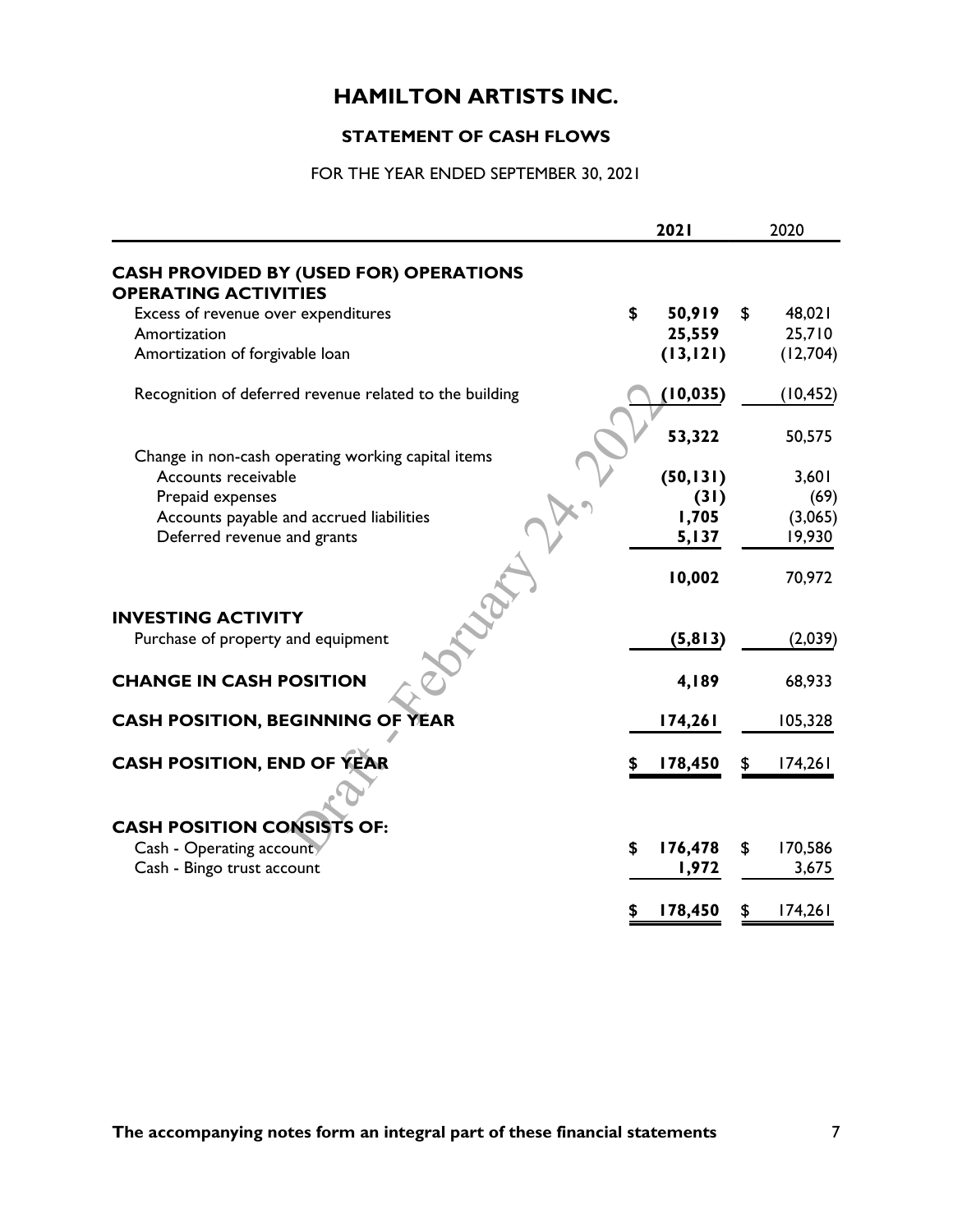#### **NOTES TO THE FINANCIAL STATEMENTS**

#### SEPTEMBER 30, 2021

#### NATURE OF OPERATIONS

Hamilton Artists Inc. (the Organization) was incorporated without share capital under the Business Corporations Act (Ontario) on September 14, 1979 and is a registered charity under the Income Tax Act. The Organization is exempt from income tax under paragraph 149 of the Income Tax Act.

a) Providing a contained and cultival<br>projects and evaluation<br>of enrichment contained The purpose of Hamilton Artists Inc. is to encourage the development of art and to foster a positive and ongoing relationship between the artist and the community by: a) Providing a centre (which will be a social backdrop) for the purpose of exhibitions of art, exchange and cultivation of ideas and the continuing appraisal of skills and concepts, and b) Sponsoring projects and events which will invite community participation and advance the cultural awareness and enrichment of the community as a whole.

#### 1. SIGNIFICANT ACCOUNTING POLICIES

These financial statements are prepared in accordance with Canadian accounting standards for not-for-profit organizations. The significant accounting policies are detailed as follows:

(a) Revenue recognition

recognized when<br>pans and long-term<br>t and other grants FOLICIES<br>
prepared in accordance with<br>
e significant accounting policies<br>
e deferral method of accounting<br>
re recognized in the same<br>
ognized when received. Chari The Organization uses the deferral method of accounting for contributions. Externally restricted contributions are recognized in the same period in which the expenditure occurs. Donations are recognized when received. Charitable receipts are issued on a cash basis. Unrestricted contributions are recognized when received. Fundraising and other revenue is recognized when service has been performed and collection is reasonably assured.

(b) Forgivable loans and long-term deferred revenue

Government and other grants or forgivable loans related to capital assets are accounted for as deferred government assistance and amortized on the same basis as the related capital assets.

(c) Property and equipment

Property and equipment acquisitions are initially recorded at cost. Amortization is calculated using the declining balance method at the following annual rates:

| <b>Building</b>    | 4%  |
|--------------------|-----|
| Computer equipment | 50% |
| Equipment          | 20% |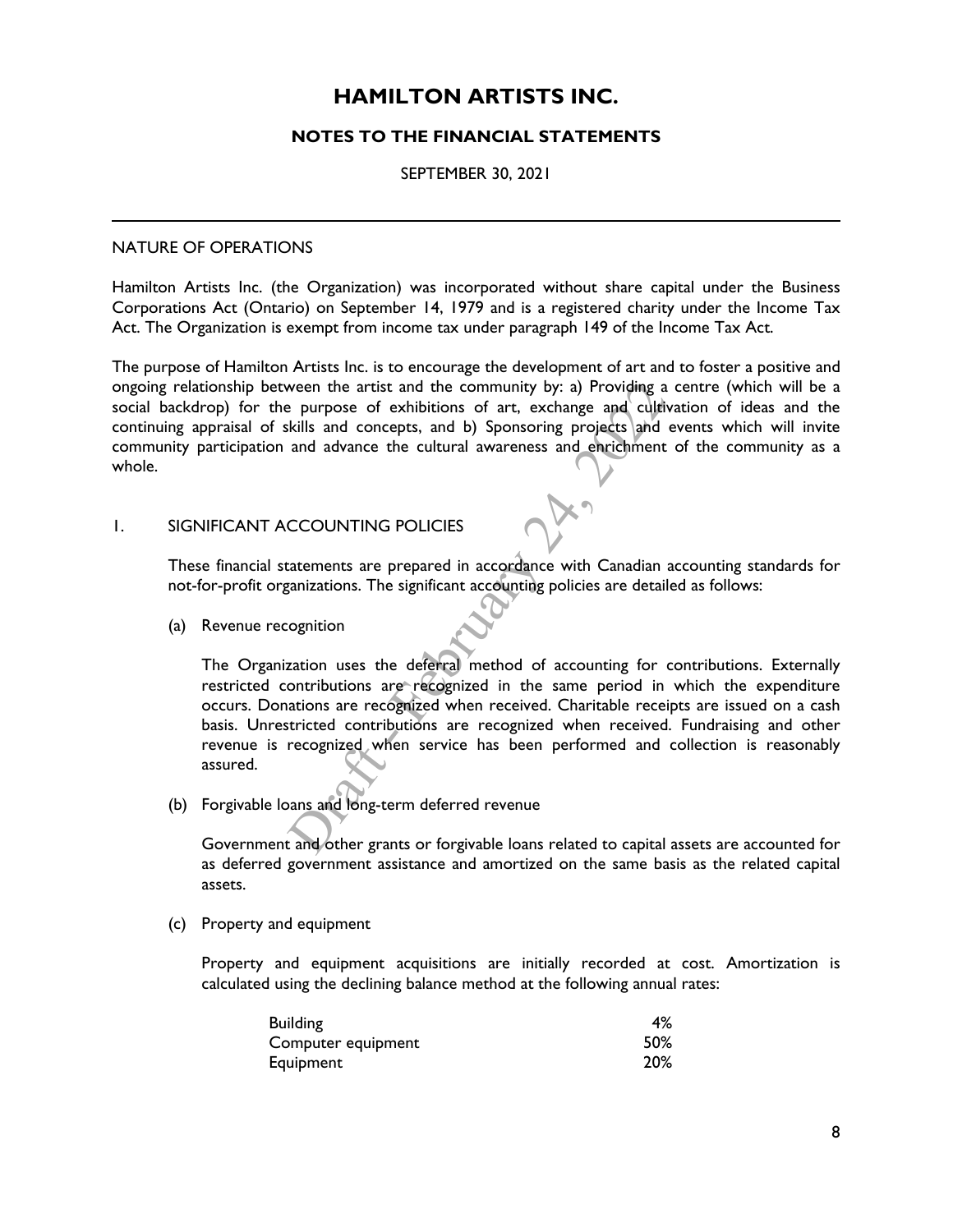#### **NOTES TO THE FINANCIAL STATEMENTS**

SEPTEMBER 30, 2021

#### 1. SIGNIFICANT ACCOUNTING POLICIES, continued

(d) Contributed materials and services

The Organization receives donated materials and contributed services, in the form of volunteer hours. Due to the difficulty in determining their fair value, donated materials and contributed services are not recognized in the financial statements.

(e) Use of estimates

amounts of assets and manimum<br>Efinancial statements and the<br>ted periodically and, as adjust<br>period in which they become<br>period in which they become<br>measures its financial assets an<br>financial assets and financial lial<br>quent Use of estimates<br>The preparation of financial statements in conformity with Canadian accounting standards<br>for not-for-profit organizations requires management to make estimates and assumptions<br>that affect the reported amou The preparation of financial statements in conformity with Canadian accounting standards that affect the reported amounts of assets and liabilities and disclosure of contingent liabilities at the date of the financial statements and the reported amounts of revenue and expenses during the reported period. Actual results may vary from the current estimates. These estimates are reviewed periodically and, as adjustments become necessary, they are reported in earnings in the period in which they become known.

(f) Financial instruments

The Organization initially measures its financial assets and financial liabilities at fair value. It subsequently measures its financial assets and financial liabilities at amortized cost.

The financial assets subsequently measured at amortized cost include cash and accounts receivable.

The financial liabilities subseque<br>
and forgivable loan payable.<br>
2. CASH - BINGO TRUST ACCOUNT The financial liabilities subsequently measured at amortized cost include accounts payable and forgivable loan payable.

The Bingo trust account includes amounts received for fundraising events held by a local bingo hall and transferred to the Organization by the Alcohol and Gaming Commission of Ontario. These funds are restricted and can only be spent on City approved expenditures.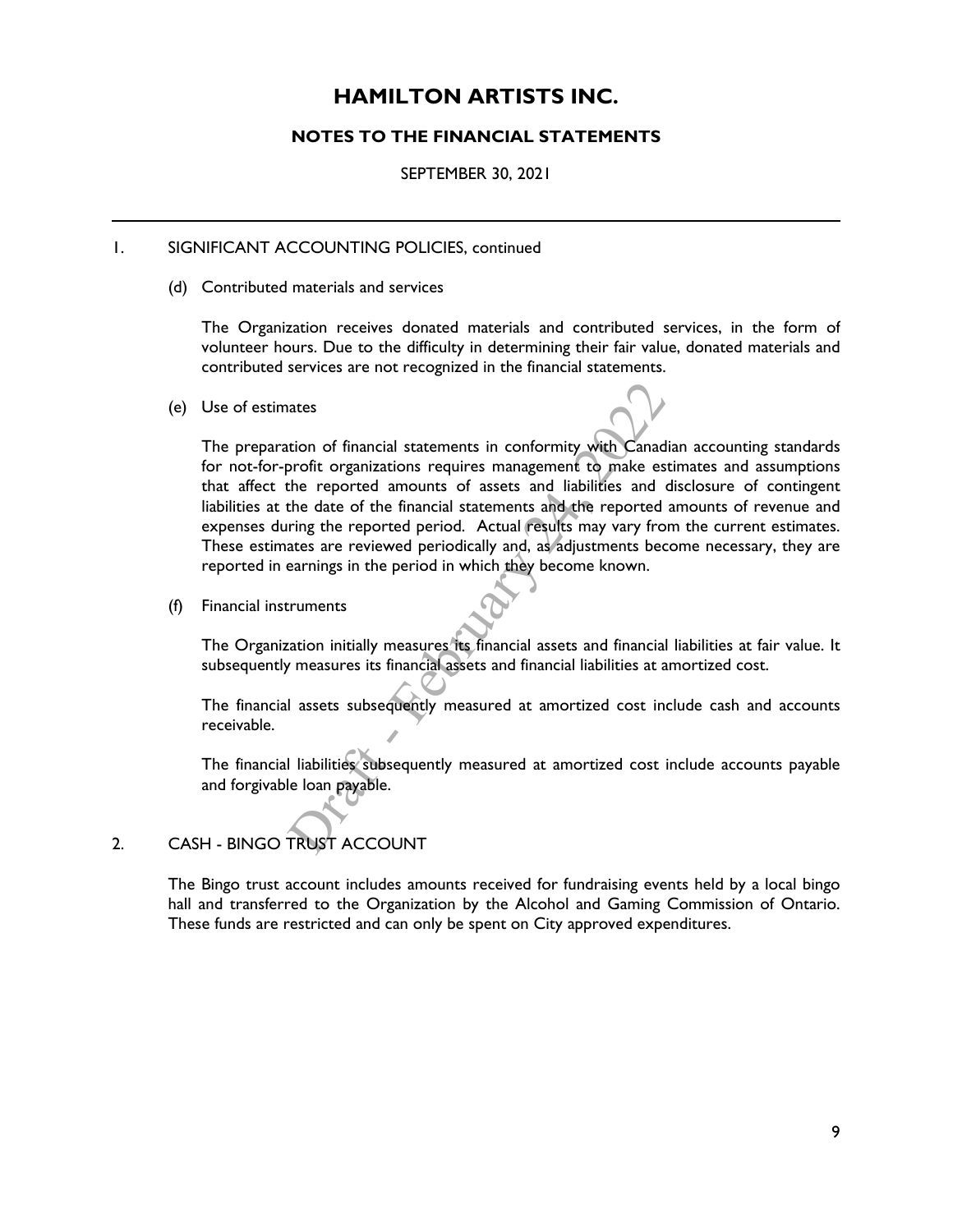## **NOTES TO THE FINANCIAL STATEMENTS**

SEPTEMBER 30, 2021

### 3. PROPERTY AND EQUIPMENT

|                                                                                      | 2021 |           | 2020    |                                    |    |                     |         |                             |
|--------------------------------------------------------------------------------------|------|-----------|---------|------------------------------------|----|---------------------|---------|-----------------------------|
|                                                                                      |      | Cost      |         | <b>Accumulated</b><br>Amortization |    | Cost                |         | Accumulated<br>Amortization |
| Land                                                                                 | \$   | 249,100   | \$      |                                    | \$ | 249,100             | \$      |                             |
| <b>Building</b>                                                                      |      | 841,688   |         | 308,185                            |    | 841,688             |         | 285,955                     |
| Computer equipment                                                                   |      | 12,552    |         | 6,552                              |    | 6,739               |         | 3,459                       |
| Equipment                                                                            |      | 12,223    |         | 11,277                             |    | 12,223              |         | 11,041                      |
|                                                                                      |      | 1,115,563 |         | 326,014                            |    | 1,109,750           |         | 300,455                     |
| Net book value                                                                       |      | \$        | 789,549 |                                    |    |                     | 809,295 |                             |
| DEFERRED REVENUE AND GRANTS                                                          |      |           |         |                                    |    | 2021                |         | 2020                        |
|                                                                                      |      |           |         |                                    |    |                     |         |                             |
| <b>Ontario Arts Council</b>                                                          |      |           |         |                                    | \$ | 28,400              | \$      | 28,400                      |
| Canada Council for the Arts                                                          |      |           |         |                                    |    | 26,351              |         | 10,000                      |
| Service Canada - Enabling Accessibility Fund                                         |      |           |         |                                    |    | 23,589              |         |                             |
| City of Hamilton                                                                     |      |           |         |                                    |    | 6,000<br><b>781</b> |         | 3,440                       |
| Deferred donations, fundraising and rental revenue<br>Incite Foundation for the Arts |      |           |         |                                    |    |                     |         | 15,000                      |
| <b>Tweed Collective</b>                                                              |      |           |         |                                    |    |                     |         | 15,000                      |
| Hamilton Community Foundation - Community Arts Fund                                  |      |           |         |                                    |    |                     |         | 5,400                       |
| Government of Ontario - Summer program                                               |      |           |         |                                    |    |                     |         | 2,744                       |
|                                                                                      |      |           |         |                                    |    | 85,121              | S       | 79,984                      |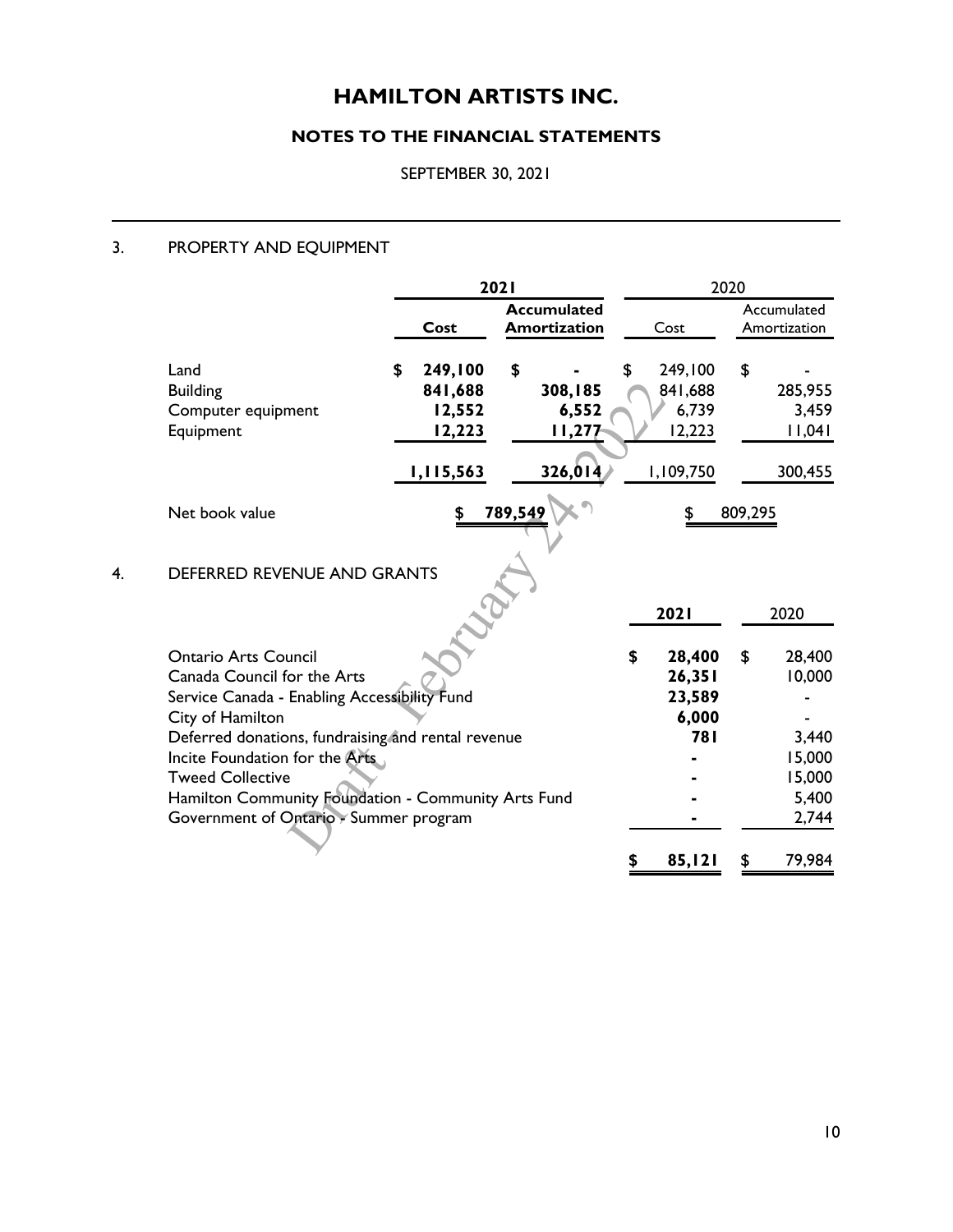#### **NOTES TO THE FINANCIAL STATEMENTS**

SEPTEMBER 30, 2021

#### 5. LONG-TERM DEFERRED REVENUE

Long-term deferred revenue comprises grants previously received for direct use in the building renovations at 155 James Street North, Hamilton, and is recognized in income on the same basis as the amortization of the building.

|    |                                                                                                                                                                      |   | 2021                       |   | 2020                        |
|----|----------------------------------------------------------------------------------------------------------------------------------------------------------------------|---|----------------------------|---|-----------------------------|
|    | Canadian Heritage - original grant was \$237,500<br>ArcelorMittal Dofasco - original grant was \$85,000<br>Ontario Trillium Foundation - original grant was \$40,000 |   | 54,740<br>60,002<br>26,062 | S | 161,188<br>62,503<br>27,148 |
|    |                                                                                                                                                                      |   | 240,804                    |   | 250,839                     |
| 6. | <b>FORGIVABLE LOAN PAYABLE</b>                                                                                                                                       |   |                            |   |                             |
|    |                                                                                                                                                                      |   | <b>2021</b>                |   | 2020                        |
|    | Due to the City of Hamilton, carrying no interest                                                                                                                    | S | 722,500                    |   | 722,500                     |
|    | Amortization                                                                                                                                                         |   | (184,473)                  |   | (171,352)                   |
|    |                                                                                                                                                                      |   | 538,027                    |   | 551,148                     |

This forgivable loan was obtained in order to acquire the property at 155 - 157 James Street<br>North, Hamilton. A first mortgage/charge has been registered against the property and the City<br>of Hamilton has been named as a lo North, Hamilton. A first mortgage/charge has been registered against the property and the City of Hamilton has been named as a loss payee for insurance obtained on the property. The principal of the loan in the amount of \$722,500 is due on the twentieth annual anniversary date in 2029, provided that no event of default or other event giving rise to the acceleration of the principal sum has occurred. If the loan is continuing on the twentieth anniversary date, the loan will be forgiven. An event of default includes the borrower becoming bankrupt or insolvent, a disposal of any part of the property without consent of the City, the borrower cancels its incorporation or the borrower ceases to use the property for the purposes identified in the loan agreement. Should an event of default occur the principal would become due in full plus 5% of any capital appreciation to the date of the default.

No principal is to be repaid until 2029 or as described in the paragraph above.

The portion of the government loan related to depreciable fixed assets is amortized on the same basis as the underlying assets. The portion related to buildings is amortized using the declining balance method at a rate of 4%.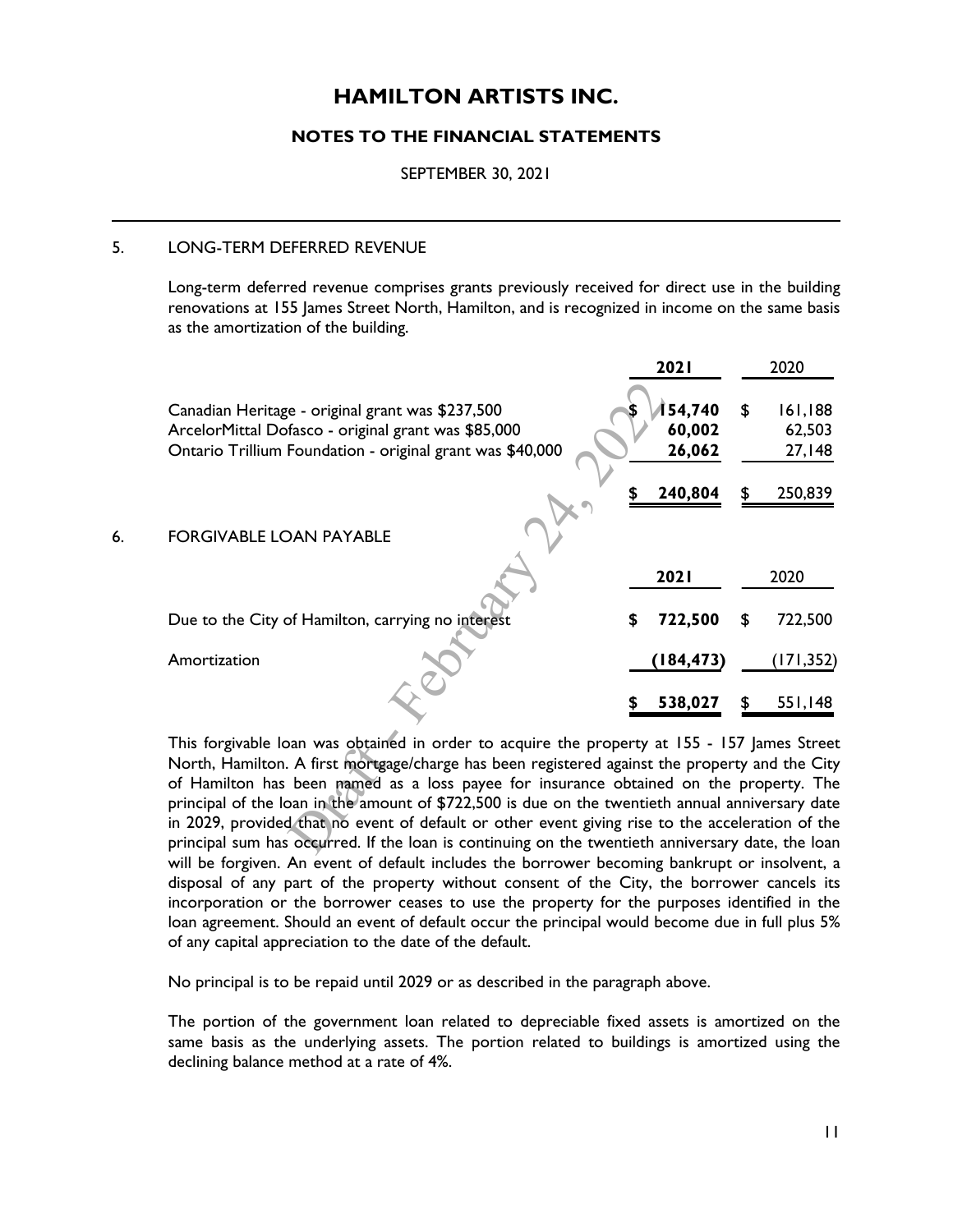#### **NOTES TO THE FINANCIAL STATEMENTS**

SEPTEMBER 30, 2021

#### 7. GRANTS

The Organization received grants for use in general operations from the following entities:

|                                                                                             | 2021         |    | 2020    |
|---------------------------------------------------------------------------------------------|--------------|----|---------|
| City of Hamilton                                                                            | \$<br>59,303 | \$ | 67,057  |
| Canada Council for the Arts                                                                 | 53,649       |    | 48,400  |
| Incite Foundation for the Arts                                                              | 32,000       |    | 15,500  |
| <b>Ontario Arts Council</b>                                                                 | 31,144       |    | 28,400  |
| <b>Ontario Small Business Grants - COVID-19</b>                                             | 20,000       |    |         |
| Canada Museum Association                                                                   | 18,750       |    | 10,000  |
| <b>Tweed Collective</b>                                                                     | 15,000       |    |         |
| Hamilton Community Foundation                                                               | 13,400       |    | 4,600   |
| Government of Ontario - Summer program                                                      | 3,723        |    | 915     |
| Department of Canadian Heritage                                                             |              |    | 3,460   |
|                                                                                             | 246,969      | S  | 178,332 |
| Additional amounts have been received but have been designated as deferred revenue to cover |              |    |         |
| activities of the 2022 fiscal year (Note 4).                                                |              |    |         |
| <b>ENDOWMENT FUND</b>                                                                       |              |    |         |
|                                                                                             |              |    |         |

#### 8. ENDOWMENT FUND

Artists Inc, Arts<br>F) under the tern<br>thalf. The AEF is a<br>idministered by th<br>ganization and is no The Hamilton Artists Inc. Arts Endowment Fund was established by the Ontario Arts Foundation (OAF) under the terms of the Arts Endowment Fund (AEF) Program on the Organization's behalf. The AEF is a program of the Government of Ontario through the Ministry of Culture and administered by the OAF. The Endowment Fund is held by the OAF for the benefit of the Organization and is not an asset of Hamilton Artists Inc.

The Organization receives investment income from the Endowment Fund to be used in operations. During the year the Organization received investment income of \$735 (\$963 in 2020). The market value of the Arts Endowment Fund as at September 30, 2021 was \$16,020 (\$13,834 for 2020).

#### 9. RELATED PARTIES

The Organization is related to all members of the Board of Directors based on their control of the management of the Organization. The Board of Directors receives no compensation for their positions on the Board.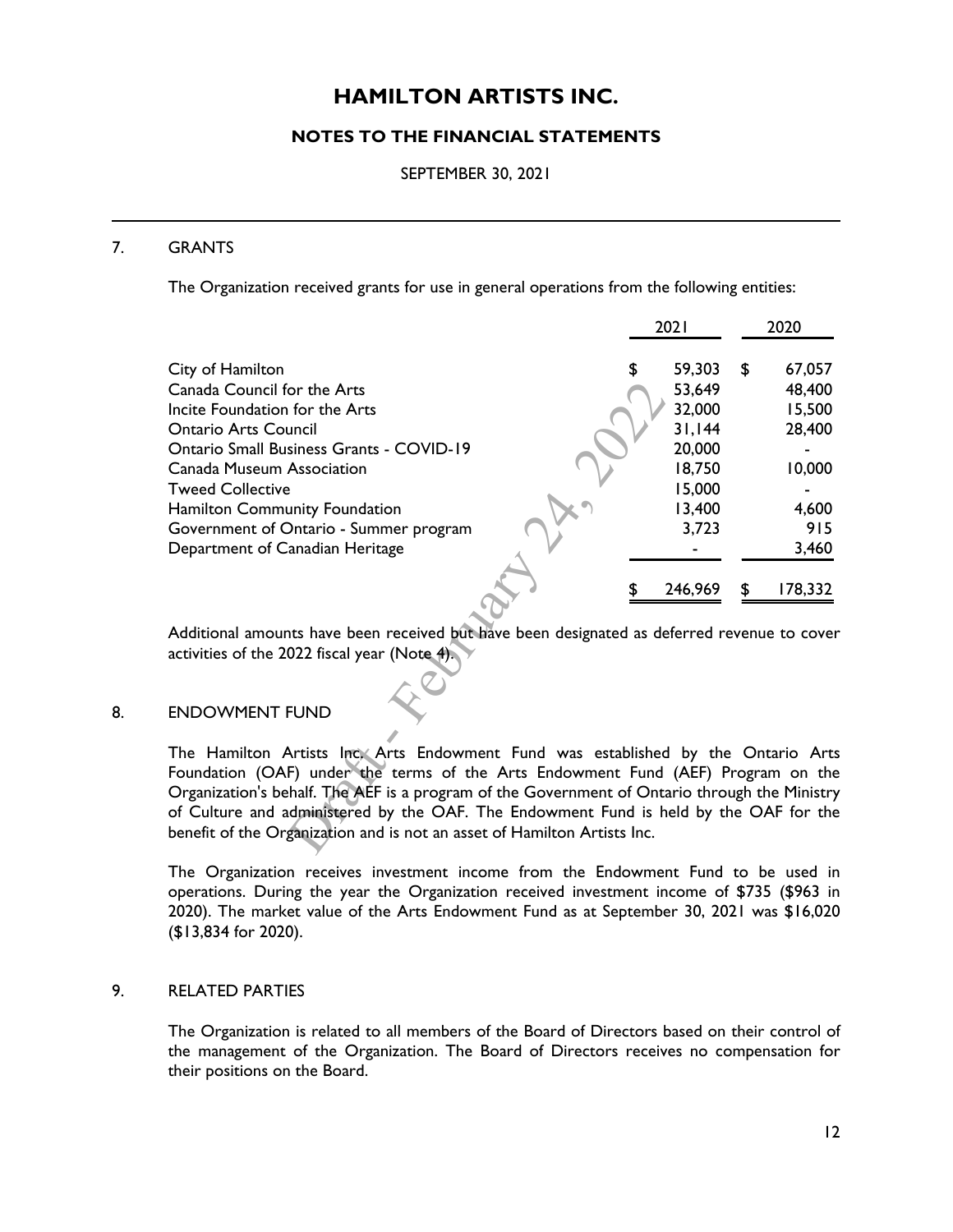#### **NOTES TO THE FINANCIAL STATEMENTS**

SEPTEMBER 30, 2021

#### 10. FINANCIAL INSTRUMENTS AND RISK

The significant financial risk to which the Organization is exposed are credit risk and liquidity risk. It is the Board of Director's opinion that the Organization is not exposed to any other significant risks arising from financial instruments. This assessment of risk is consistent with prior year.

(a) Credit risk

arty will fail to<br>ection with the<br>I by the Organi: Credit risk arises from the potential that a counterparty will fail to perform its obligations. The Organization is exposed to credit risk in connection with the collection of its grants included in accounts receivable. This risk is mitigated by the Organization's efforts to meet all required obligations set out in the grant agreements.

(b) Liquidity risk

but in the grant agreements.<br>
that the Organization may<br>
i financial liabilities. The Organization<br>
continued funding through<br>
come.<br>
ESUBSIDY (CEWS) Liquidity risk is the risk that the Organization may encounter difficulty in meeting obligations associated with financial liabilities. The Organization is exposed to this risk in respect of its forgivable loan payable, and accounts payable and accrued liabilities. The Organization relies on continued funding through grants, donations, fundraising, memberships and other income.

#### 11. CANADA EMERGENCY WAGE SUBSIDY (CEWS)

During the current year, the Organization received assistance from the Government of Canada<br>in the form of CEWS. The amount received was \$72,775 (2020 - \$18,048). This assistance is<br>directly related to the Organization's w in the form of CEWS. The amount received was \$72,775 (2020 - \$18,048). This assistance is directly related to the Organization's wages and has been included in as a reduction to wages and benefits expense in the schedule of expenditures.

#### 12. MATERIAL UNCERTAINTY DUE TO COVID-19

On March 11, 2020, the World Health Organization categorized COVID-19 as a pandemic. Although this started before the current year end, it has continued after year end and the potential economic effects within the Organization's environment and in the global markets due to the possible disruption in supply chains, and measures being introduced at various levels of government to curtail the spread of the virus (such as travel restrictions, closures of nonessential municipal and private operations, imposition of quarantines and social distancing) could have a material impact on the Organization's operations.

The extent of the impact of this outbreak and related containment measures on the Organization's operations cannot be reliably estimated at this time.